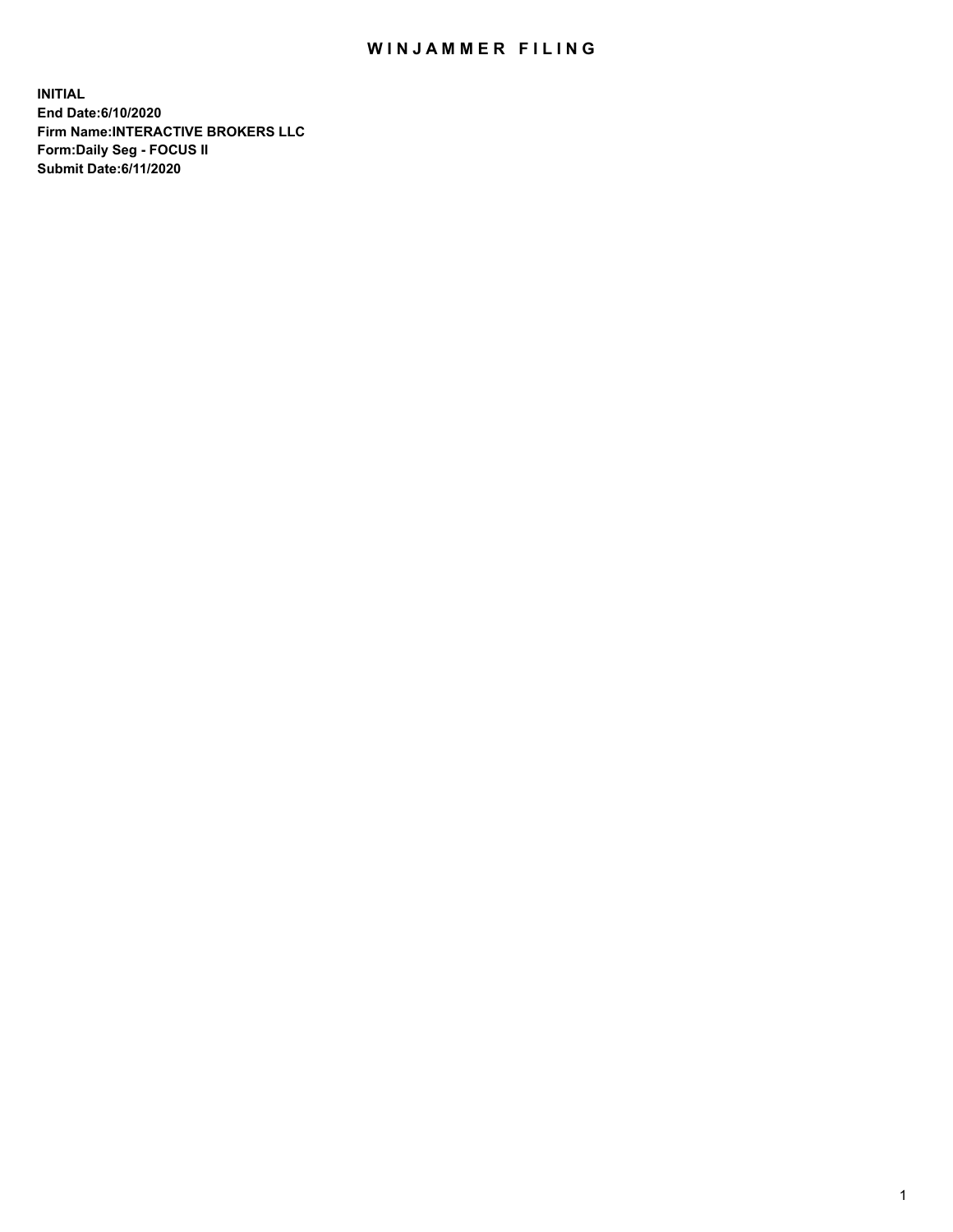**INITIAL End Date:6/10/2020 Firm Name:INTERACTIVE BROKERS LLC Form:Daily Seg - FOCUS II Submit Date:6/11/2020 Daily Segregation - Cover Page**

| Name of Company                                                                                                                                                                                                                                                                                                                | <b>INTERACTIVE BROKERS LLC</b>                                                                  |
|--------------------------------------------------------------------------------------------------------------------------------------------------------------------------------------------------------------------------------------------------------------------------------------------------------------------------------|-------------------------------------------------------------------------------------------------|
| <b>Contact Name</b>                                                                                                                                                                                                                                                                                                            | <b>James Menicucci</b>                                                                          |
| <b>Contact Phone Number</b>                                                                                                                                                                                                                                                                                                    | 203-618-8085                                                                                    |
| <b>Contact Email Address</b>                                                                                                                                                                                                                                                                                                   | jmenicucci@interactivebrokers.c<br>om                                                           |
| FCM's Customer Segregated Funds Residual Interest Target (choose one):<br>a. Minimum dollar amount: ; or<br>b. Minimum percentage of customer segregated funds required:%; or<br>c. Dollar amount range between: and; or<br>d. Percentage range of customer segregated funds required between:% and%.                          | $\overline{\mathbf{0}}$<br>$\overline{\mathbf{0}}$<br>155,000,000 245,000,000<br>0 <sub>0</sub> |
| FCM's Customer Secured Amount Funds Residual Interest Target (choose one):<br>a. Minimum dollar amount: ; or<br>b. Minimum percentage of customer secured funds required:%; or<br>c. Dollar amount range between: and; or<br>d. Percentage range of customer secured funds required between:% and%.                            | <u>0</u><br>$\overline{\mathbf{0}}$<br>80,000,000 120,000,000<br>0 <sub>0</sub>                 |
| FCM's Cleared Swaps Customer Collateral Residual Interest Target (choose one):<br>a. Minimum dollar amount: ; or<br>b. Minimum percentage of cleared swaps customer collateral required:% ; or<br>c. Dollar amount range between: and; or<br>d. Percentage range of cleared swaps customer collateral required between:% and%. | <u>0</u><br>$\underline{\mathbf{0}}$<br>0 <sub>0</sub><br>00                                    |

Attach supporting documents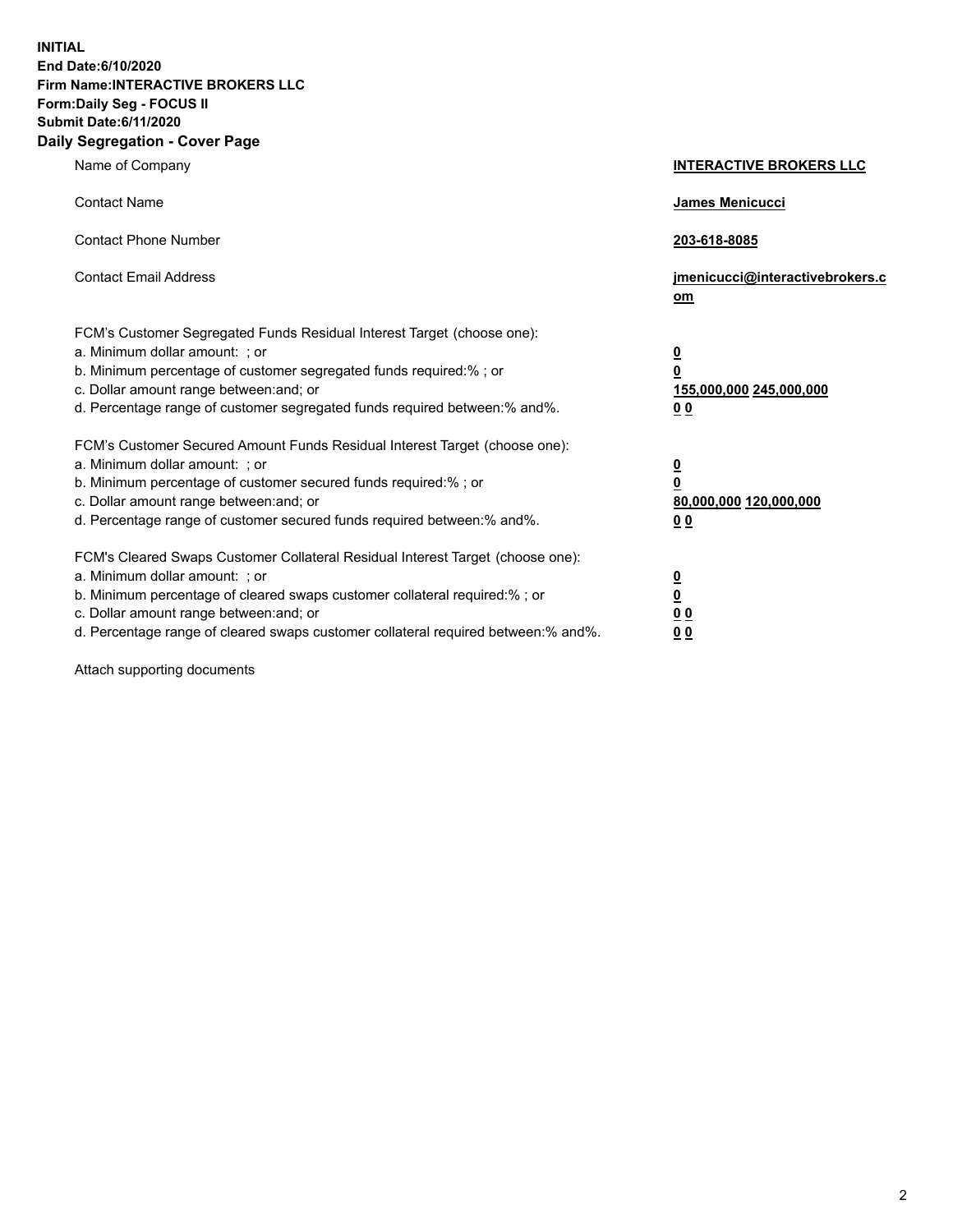## **INITIAL End Date:6/10/2020 Firm Name:INTERACTIVE BROKERS LLC Form:Daily Seg - FOCUS II Submit Date:6/11/2020 Daily Segregation - Secured Amounts**

|     | Daily Segregation - Secured Amounts                                                         |                               |
|-----|---------------------------------------------------------------------------------------------|-------------------------------|
|     | Foreign Futures and Foreign Options Secured Amounts                                         |                               |
|     | Amount required to be set aside pursuant to law, rule or regulation of a foreign            | $0$ [7305]                    |
|     | government or a rule of a self-regulatory organization authorized thereunder                |                               |
| 1.  | Net ledger balance - Foreign Futures and Foreign Option Trading - All Customers             |                               |
|     | A. Cash                                                                                     | 586,152,696 [7315]            |
|     | B. Securities (at market)                                                                   | $0$ [7317]                    |
| 2.  | Net unrealized profit (loss) in open futures contracts traded on a foreign board of trade   | 8,654,128 [7325]              |
| 3.  | Exchange traded options                                                                     |                               |
|     | a. Market value of open option contracts purchased on a foreign board of trade              | 3,477,429 [7335]              |
|     | b. Market value of open contracts granted (sold) on a foreign board of trade                | -1,769,593 [7337]             |
| 4.  | Net equity (deficit) (add lines 1. 2. and 3.)                                               | 596,514,660 [7345]            |
| 5.  | Account liquidating to a deficit and account with a debit balances - gross amount           | $9,503$ [7351]                |
|     | Less: amount offset by customer owned securities                                            | 0 [7352] 9,503 [7354]         |
| 6.  | Amount required to be set aside as the secured amount - Net Liquidating Equity              | 596,524,163 [7355]            |
|     | Method (add lines 4 and 5)                                                                  |                               |
| 7.  | Greater of amount required to be set aside pursuant to foreign jurisdiction (above) or line | 596,524,163 [7360]            |
|     | 6.                                                                                          |                               |
|     | FUNDS DEPOSITED IN SEPARATE REGULATION 30.7 ACCOUNTS                                        |                               |
| 1.  | Cash in banks                                                                               |                               |
|     |                                                                                             |                               |
|     | A. Banks located in the United States                                                       | 114,016,568 [7500]            |
| 2.  | B. Other banks qualified under Regulation 30.7                                              | 0 [7520] 114,016,568 [7530]   |
|     | Securities                                                                                  |                               |
|     | A. In safekeeping with banks located in the United States                                   | 479,839,600 [7540]            |
|     | B. In safekeeping with other banks qualified under Regulation 30.7                          | 0 [7560] 479,839,600 [7570]   |
| 3.  | Equities with registered futures commission merchants                                       |                               |
|     | A. Cash                                                                                     | $0$ [7580]                    |
|     | <b>B.</b> Securities                                                                        | $0$ [7590]                    |
|     | C. Unrealized gain (loss) on open futures contracts                                         | $0$ [7600]                    |
|     | D. Value of long option contracts                                                           | $0$ [7610]                    |
|     | E. Value of short option contracts                                                          | 0 [7615] 0 [7620]             |
| 4.  | Amounts held by clearing organizations of foreign boards of trade                           |                               |
|     | A. Cash                                                                                     | $0$ [7640]                    |
|     | <b>B.</b> Securities                                                                        | $0$ [7650]                    |
|     | C. Amount due to (from) clearing organization - daily variation                             | $0$ [7660]                    |
|     | D. Value of long option contracts                                                           | $0$ [7670]                    |
|     | E. Value of short option contracts                                                          | 0 [7675] 0 [7680]             |
| 5.  | Amounts held by members of foreign boards of trade                                          |                               |
|     | A. Cash                                                                                     | 131,501,398 [7700]            |
|     | <b>B.</b> Securities                                                                        | $0$ [7710]                    |
|     | C. Unrealized gain (loss) on open futures contracts                                         | 4,823,066 [7720]              |
|     | D. Value of long option contracts                                                           | 3,477,429 [7730]              |
|     | E. Value of short option contracts                                                          | -1,769,593 [7735] 128,386,168 |
|     |                                                                                             | [7740]                        |
| 6.  | Amounts with other depositories designated by a foreign board of trade                      | $0$ [7760]                    |
| 7.  | Segregated funds on hand                                                                    | $0$ [7765]                    |
| 8.  | Total funds in separate section 30.7 accounts                                               | 722,242,336 [7770]            |
| 9.  | Excess (deficiency) Set Aside for Secured Amount (subtract line 7 Secured Statement         | 125,718,173 [7380]            |
|     | Page 1 from Line 8)                                                                         |                               |
| 10. | Management Target Amount for Excess funds in separate section 30.7 accounts                 | 80,000,000 [7780]             |
| 11. | Excess (deficiency) funds in separate 30.7 accounts over (under) Management Target          | 45,718,173 [7785]             |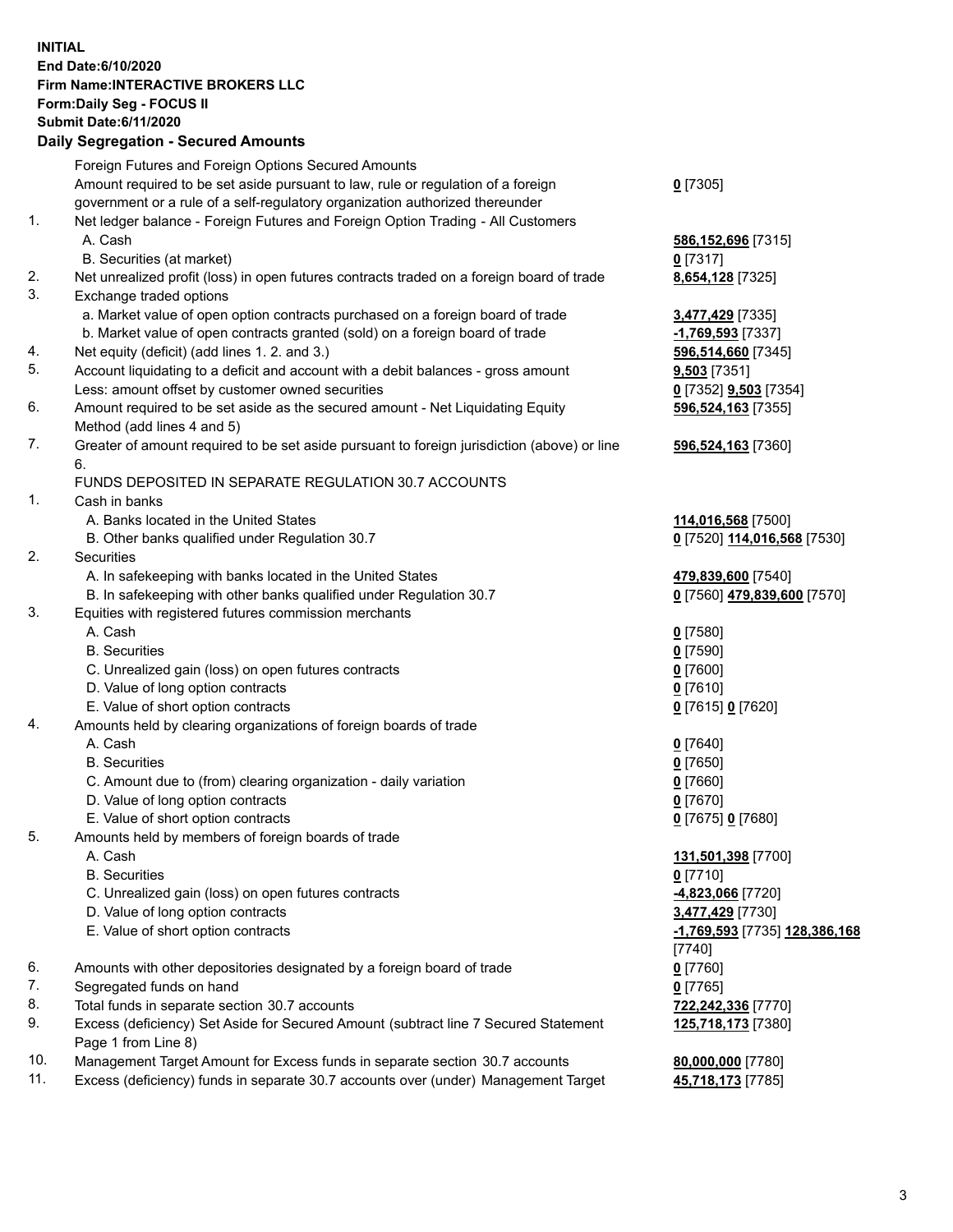**INITIAL End Date:6/10/2020 Firm Name:INTERACTIVE BROKERS LLC Form:Daily Seg - FOCUS II Submit Date:6/11/2020 Daily Segregation - Segregation Statement** SEGREGATION REQUIREMENTS(Section 4d(2) of the CEAct) 1. Net ledger balance A. Cash **5,517,865,807** [7010] B. Securities (at market) **0** [7020] 2. Net unrealized profit (loss) in open futures contracts traded on a contract market **-22,565,677** [7030] 3. Exchange traded options A. Add market value of open option contracts purchased on a contract market **318,389,934** [7032] B. Deduct market value of open option contracts granted (sold) on a contract market **-299,155,512** [7033] 4. Net equity (deficit) (add lines 1, 2 and 3) **5,514,534,552** [7040] 5. Accounts liquidating to a deficit and accounts with debit balances - gross amount **6,996,500** [7045] Less: amount offset by customer securities **0** [7047] **6,996,500** [7050] 6. Amount required to be segregated (add lines 4 and 5) **5,521,531,052** [7060] FUNDS IN SEGREGATED ACCOUNTS 7. Deposited in segregated funds bank accounts A. Cash **1,222,014,939** [7070] B. Securities representing investments of customers' funds (at market) **2,407,585,920** [7080] C. Securities held for particular customers or option customers in lieu of cash (at market) **0** [7090] 8. Margins on deposit with derivatives clearing organizations of contract markets A. Cash **2,813,130** [7100] B. Securities representing investments of customers' funds (at market) **2,084,058,754** [7110] C. Securities held for particular customers or option customers in lieu of cash (at market) **0** [7120] 9. Net settlement from (to) derivatives clearing organizations of contract markets **26,199,680** [7130] 10. Exchange traded options A. Value of open long option contracts **318,340,958** [7132] B. Value of open short option contracts **-299,128,345** [7133] 11. Net equities with other FCMs A. Net liquidating equity **0** [7140] B. Securities representing investments of customers' funds (at market) **0** [7160] C. Securities held for particular customers or option customers in lieu of cash (at market) **0** [7170] 12. Segregated funds on hand **0** [7150] 13. Total amount in segregation (add lines 7 through 12) **5,761,885,036** [7180] 14. Excess (deficiency) funds in segregation (subtract line 6 from line 13) **240,353,984** [7190] 15. Management Target Amount for Excess funds in segregation **155,000,000** [7194] **85,353,984** [7198]

16. Excess (deficiency) funds in segregation over (under) Management Target Amount Excess